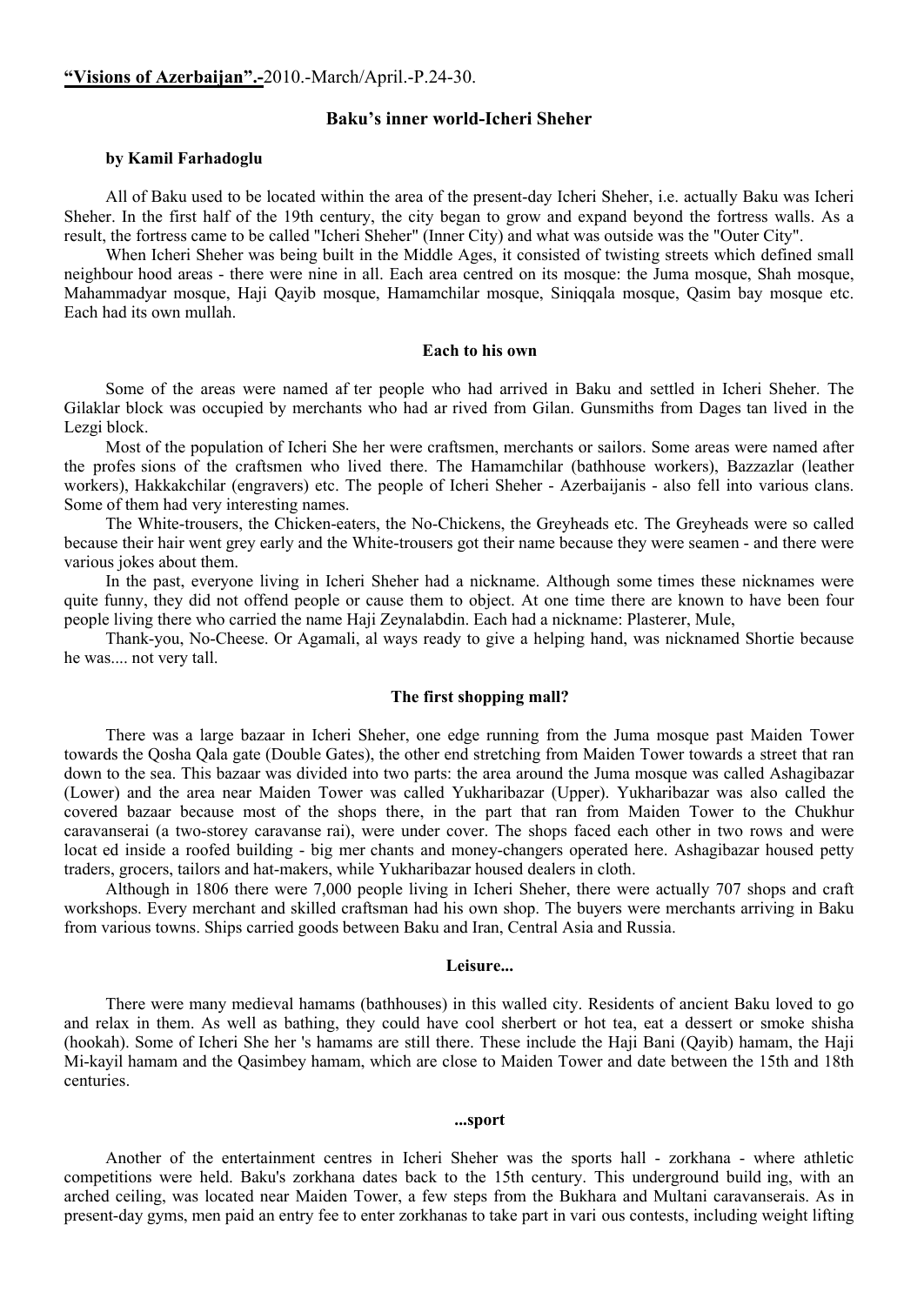and wrestling. Some contests were accompa nied by a trio of musicians playing the traditional oriental musical instruments kamancha, zurna and nagara. Although many of the songs played back then have been lost, one of them - "Jangi" - is still played before and after national wres tling contests.

Zorkhanas appeared in Baku under the Safavid dynasty; they encouraged sports in all possible ways in order to keep future warriors in good physical shape. This is where they trained pahlavans - champions - in weightlifting and wrestling. The title of pahlavan was con firmed by a special paper and the pahla van himself was invited to the court of the Shirvanshahs. The pahlavans were led by a pahlavanbashi. In modern understand ing, zorkhana fulfilled the function of a sports palace and a gym and there was one in almost every neighbourhood of the city. Sometimes hamams were rented out for use as zorkhanas.

A traveller described one of Baku's zork hanas at the end of the 18th century. There was one for 300 spectators, closed down by the tsarist government only in 1893. In the middle of the zorkhana was a round sports pitch with a diameter of about 10 metres and 1 metre deep, called a sufra. The sufra was first filled with dry grass, then with ash and, finally, with soft earth. Some 20-25 people could work out there simultaneous ly. They wore leather trousers of an original style, called tanban. Around the sufra were seats for spectators. An instructor murshid - sat on an elevation not far from the su fra. A small bell hung above him. Contests started and ended with the ringing of this bell. It also interrupted competitions when rules were broken.

The stuffy air, a normal hazard in gyms, was improved by burning dry ar omatic grasses on a grill placed near the murshid. All exercises and contests were conducted to the music of the dumbek (hand drum), qosha zurna and tutek (wind instruments). There were regular melodies - eg. Koroglu - and poems and heroic sagas were recited. Wrestling has long been a very popular sport in Baku. Men competed not only in zorkhanas, but also outdoors on soft land or on large carpets. No holiday, no festivity, passed without wrestling contests. The combat ants wore the short trousers and were bare-chested. They covered their bodies in oil mixed with henna. Famous pahlavans often acted as referees.

#### **...and culture**

Icheri Sheher's cultural life was also very rich. Residents liked attending sports contests, poetry gatherings and mugham nights. Poets, musicians and others got together, recited lyric poems (rubais and ghazals) and listened to mugham music. Food, drinks and sweets would be served. Normally, mugham is performed by an en semble consisting of a singer - khanende -a tar (double-bodied, long-necked lute) player and a kamancha (bowed lyre) player. The khanende holds in his hand a daf (tambou rine-like drum) and uses it, when singing, as a resonator and sound reflector targeted at the audience, and also maintains the rhythm in instrumental parts of the performance.

The main melody is led by the tar, while the kamancha repeats this melody with a slight delay. Sometimes the num ber of instruments accompanying the singing of the khanende is increased. The traditions of performing mugham as a trio apparently go back to olden times, as a 17th-century German traveller, Adam Olearius, has a description of a musical gathering in Shemakha, at which a mugham trio performed.

In their free time, the local population would sometimes go hunting for hares with greyhounds. Icheri Sheher youth were also pigeon-fanciers. They kept lots of pigeons in special huts, and sometimes under the roofs of residential houses. Every morning they would go up to the roof, feed the pi geons and then whistle them out to fly.

When the heat arrived, Bakuvians head ed off on ancient carts to their Absheron dachas (summer houses). The cart carried bedding and was decorated in festive man ner with wall or floor carpets, with pillows and cushions scattered on top of them. The women and children were placed on this soft bed. The men accompanied the cart on horses. With the appearance of the suburbs, the carts were partially replaced by chariots.

# **Eat drink...**

The people of Icheri Sheher have al ways maintained the tradition of help ing the poor. During Muslim religious holidays and periods of mourning, rich people (and even the not so rich) gave a "commemorative repast" to the poor or invited them to meals. On holidays and days of mourning, commemorative meals were made in hundreds of homes in Baku. Merchants sometimes laid out commemo rative repasts in front of their shops.

The food in Icheri Sheher was also dis tinctive: the rich sweetmeat baklava was thicker than in other regions, with more layers, and Absheron saffron was used much more liberally in different dishes. Icheri Sheher residents loved meat and sometimes referred to it as "jan" (a term of endearment - 'my soul').

Along with the ubiquitous teahouses, there were the taverns (meykhana and kharabat) where one could have a glass of wine, smoke shisha, talk to friends, listen to music or ashugs (troubadours) and play games. Christians brought the wines that they made in Shemakha.

Distinctive of Baku meykhanas (wine-houses) were poetry contests between tavern regulars. Verses were created spon taneously to the rhythmic accompany ment of a daf. The theme was set by one of the participants, after which an impro vised jocular-satirical contest began. Pre sumably Sufi dervishes held their meet ings in meykhanas. Excited by wine and rhythmic poems, they reached a religious trance. These places were regularly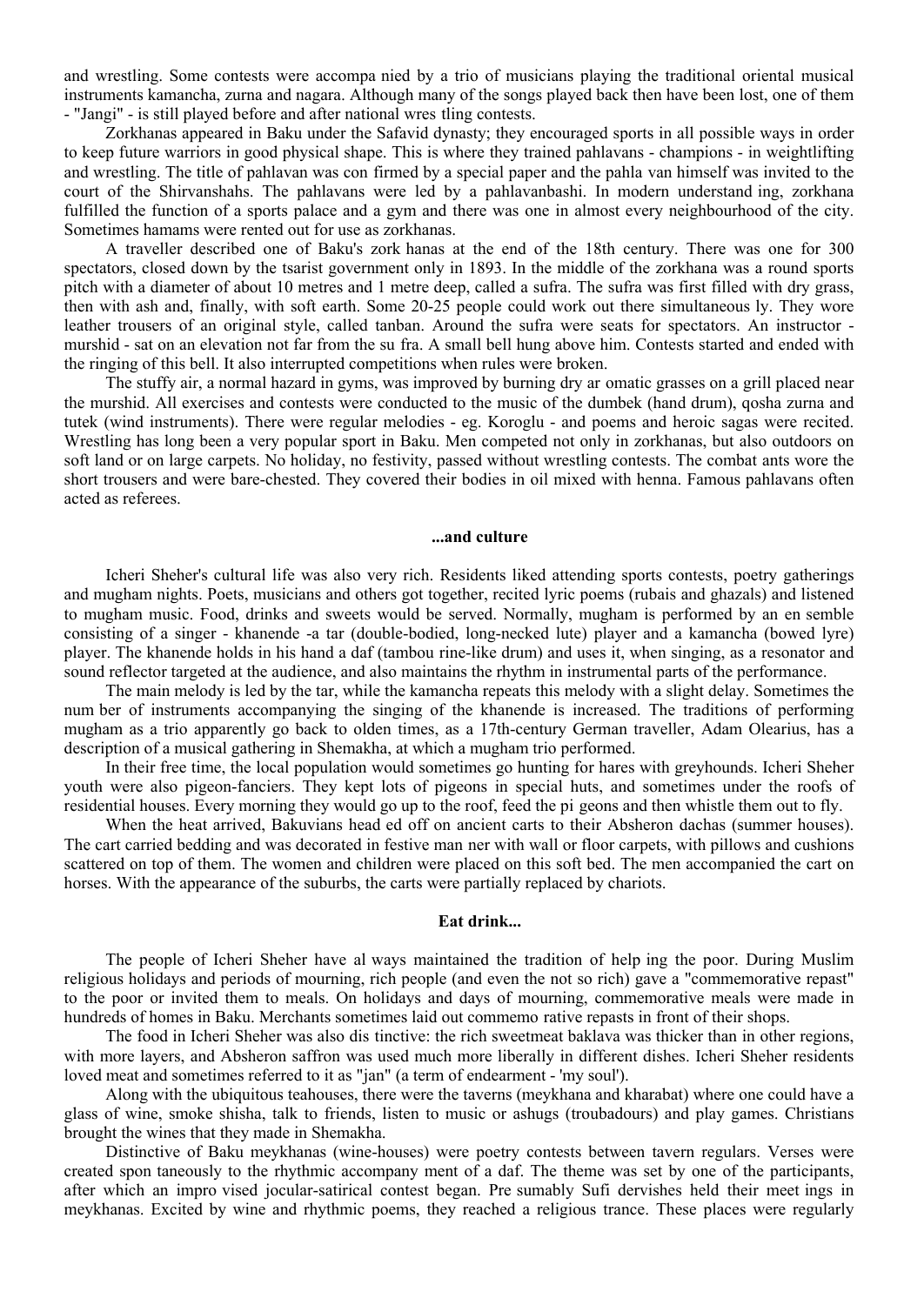closed down by the clerics; they closed and re opened depending on the political situation in the country. Poetry contests, how ever, became so popular that they began to be held outside taverns - on holidays and at weddings, but they are still known as meykhana. Professional meykhana per formers appeared who were (and are still) acknowledged and invited to perform at weddings, for a fee.

### **…and marry**

A Baku wedding was festive but sol emn in nature from the first day to the last. There were many participants involved in the wedding rite. Throughout the wed ding cycle, relatives, friends, neighbours, and fellow-townspeople joined in as ac tive organizers in all the festivities and rites, up to preparing the wedding food. The wedding cycle was in three parts: pre-wedding, the wedding - 'toy', and post-wedding. The pre-wedding period con sisted of several stages - selection of the girl, preliminary betrothal, formal mar riage proposal, engagement, the rite of de signing the bride's wedding dress, the rite of henna-dying etc.

Islam forbade a girl from appearing in men's company with her face uncovered and this compelled the groom to trust to his relatives' judgement. Therefore, hav ing heard about her son's wish to get mar ried, his mother, along with several other women, used a pretext to visit the girl he selected. The young man might learn about the girl from his sisters or remember her from games they played as children. In other cases, the selection process involved a go-between, who would inquire into the young man's prospects and collect infor mation about the proposed bride. The re luctance of young people to enter a 'blind' marriage may explain why in the old days there were numerous marriages between cousins among Bakuvians.

After the bride's parents had given their consent for matchmakers to visit them, a formal proposal of marriage was made. The team of matchmakers normally included the groom's father and mother, the groom's maternal uncle, the groom's paternal uncle, his el der brother, and close relatives and respect ed people of the town from among friends or neighbours. After the successful com pletion of matchmak ing discussions, the two sides (the fathers) ate bread and salt, which symbolised the coming together of the two families.

The formal proposal of marriage was fol lowed by engagement. The nishan {engage ment) was held in the bride's house, soon af ter the formal proposal of marriage. A large group of the groom's relatives and close acquaintances visited the bride's house with presents for her.

#### **Ceremony**

The wedding consisted of an artis tic celebration (music, dancing, singing, games, and poem and saga recitals) and a feast. More often than not, there was no feast as such. The guests were given food in a special room (it was also there that the guest contributed their monetary pres ent), after which they went to the prem ises where the wedding was to be held. As a rule, large marquees were used to cel ebrate weddings, with expensive carpets laid in them. There was no food, except for sweets and a selection of nuts distributed to guests on special trays. Alcohol was out of the question. The appearance of musi cians announced the start of proceedings. The musicians would be at the gate to the house, or on the roof. The wedding was celebrated first in the bride's house and then in the groom's house, by men and women separately.

The female part of a Baku wedding normally lasted two days, while the male part lasted two or three days and, in some cases and in wealthy families, seven days. Each wedding day had a name and purpose. Musicians, singers, sometimes ashugs, and boy dancers dressed in women's costumes, were invited. A wedding in old Baku resembled a traditional Azerbai jani musical gathering. A khanende pre pared specially for the occasion, as Baku vians knew well the subtleties of mugham and not all singers were acceptable. Some times two mugham trios were invited or, later, ensembles of musicians who had be come fashionable, and there was implicit competition.

Wealthy families invited famous sing ers and musicians from other towns of Azerbaijan and even from Iran. After the wedding, people in the city would discuss the wedding concert and the khanende's performance for a long time. Before the start of the wedding festivities, the cer emony was finalised. To this end, two trusted persons from each side went to a mullah who conducted the marriage cer emony. This included a listing of items that the groom presented to the bride and also a listing of her dowry. An invariable component of the wedding was a public inspection of the dowry by the groom's close relatives.

In addition to an agreed fee, the mu sicians also received money that guests gave to those dancing, as well as a tray of sweets and small presents, also from the guests. Music, dancing and singing ac companied the wedding ceremony until the end, i.e. until the bride was resettled to her husband's house.

Invariable elements of Baku wed dings were various competitive games and amusements (horse racing, wres tling, archery, javelin throwing etc). The youth prepared in advance for the horse racing, wrestling and other contests and looked forward to them eagerly. The winners enjoyed great respect in the city and villages and received generous pres ents from the organizers of the wedding and guests.

Distinctive features of a Baku wed ding were the gathering of men on the night before the wedding and a meykha na contest between participants and pro fessional meykhana performers upon completion of the wedding.